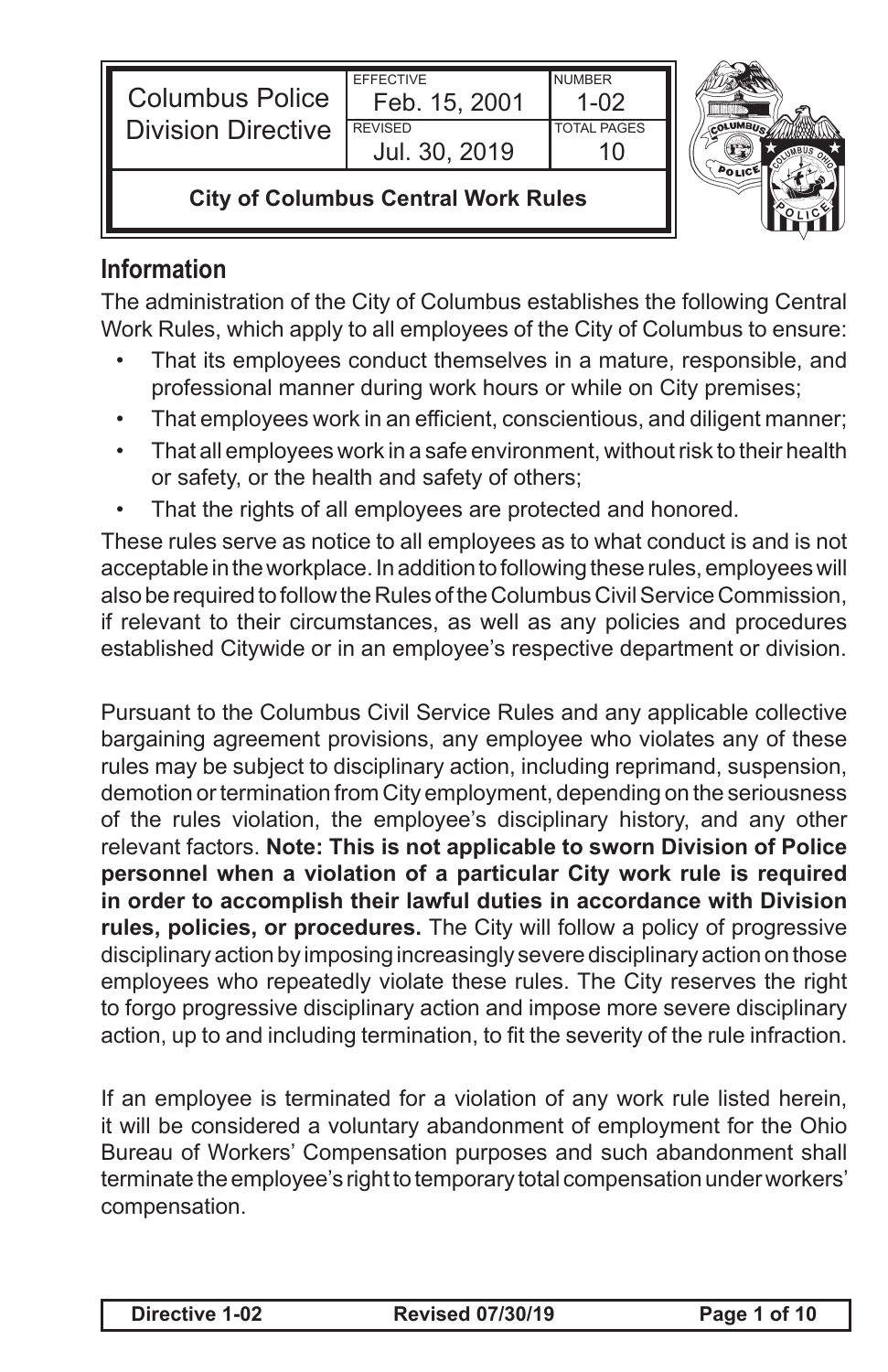# **Rule 1 - Dishonesty**

*All employees are expected to be honest at all times in performing all aspects of their jobs for the City of Columbus. Employees shall not lie, deceive, steal, cheat or defraud any City employee or member of the public in any manner. The following acts or omissions demonstrate conduct that is prohibited by this rule. This list of conduct is not exhaustive and does not encompass the totality of behavior prohibited by this rule.*

- A. Making false statements on applications for City employment or related documents, including but not limited to professional credentials or certifications, references, previous work experience, and criminal records.
- B. Falsifying or tampering with personnel records, operating records, or other work records and reports, including the unauthorized use or alteration of time cards or other records kept for pay purposes.
- C. Working more than the employee's scheduled hours (for overtime-eligible employees) without the express permission of an appropriate supervisor.
- D. For overtime exempt employees, flexing their working hours or shift or working during a time other than the employee's scheduled hours without the express permission of an appropriate supervisor.
- E. Stealing or misappropriating the property of theCity ofColumbus, including but not limited to physical/tangible property, intellectual property, copyrighted data and documents, and trade secrets.
- F. Using or attempting to use employment with the City or knowledge acquired while working for the City for personal gain or advantage, in a manner which would violate the ethics policy of the City of Columbus or the laws of the State of Ohio pertaining to public employees and ethics.
- G. Performing work for another employer/organization or work related to a private business conducted by an employee during an employee's normal working hours; or when marked off regular work due to personal illness or injury; or to the extent it is inconsistent with an employee's leave restrictions.
- H. Making false or untrue statements regarding work-related matters to management, fellow employees, or a member of the public.
- I. Engaging in any other behavior not specifically listed herein with the intent to lie, steal, cheat, defraud, or otherwise deceive any City employee or a member of the public.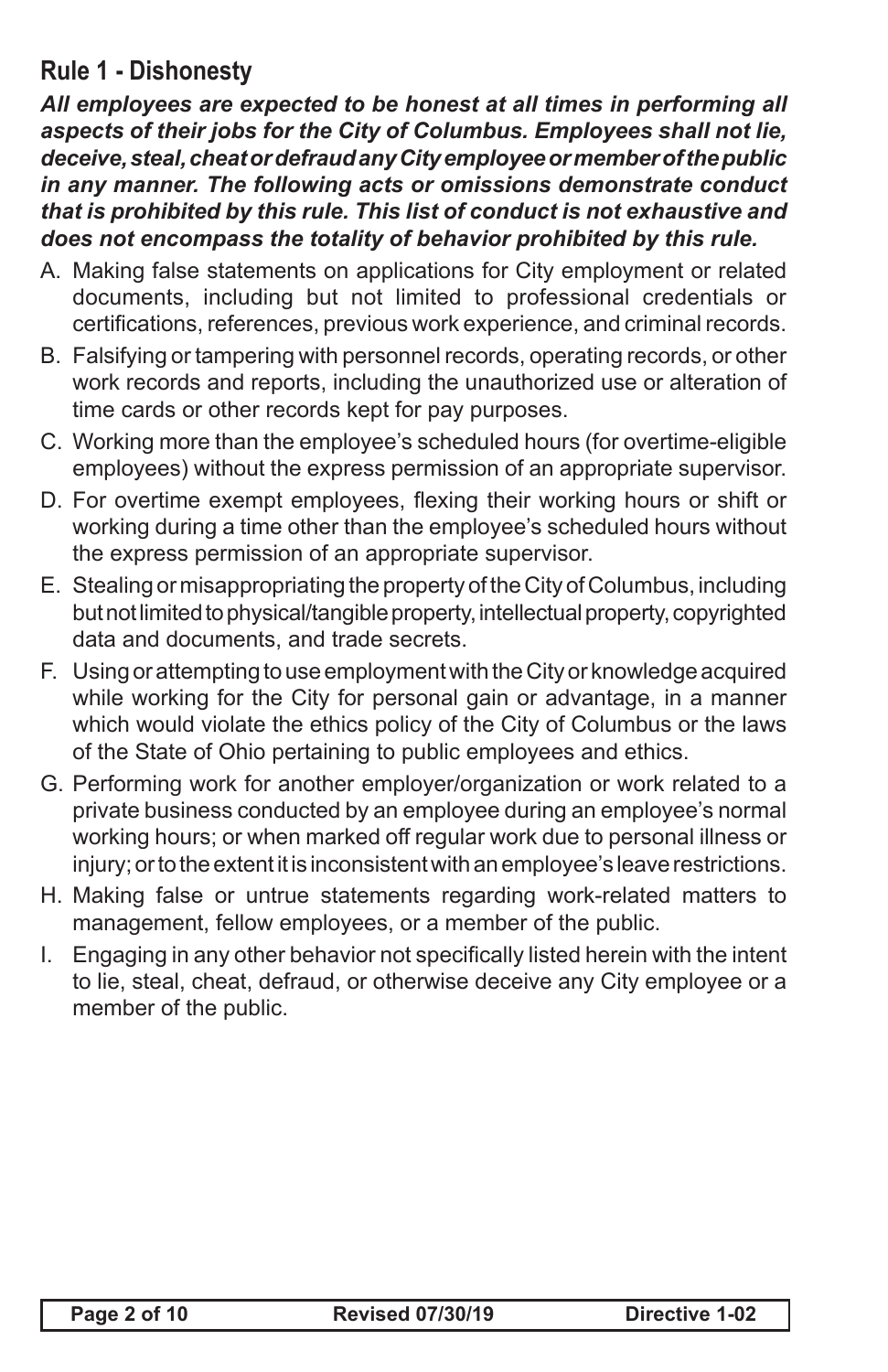#### **Rule 2 - Abusive or Violent Behavior**

*All employees should at all times conduct themselves in a polite and civil manner toward other City employees and any member of the public with whom they may come in contact in the performance of their duties. Employees shall not abuse any City employee or a member of the public under any circumstances. Employees threatened with verbal or physical abuse or violence should report it pursuant to the Policy Regarding Workplace Violence or to law enforcement authorities if necessary, rather than responding to the behavior in a similar manner. The following acts or omissions demonstrate conduct that is prohibited by this rule. This list of conduct is not exhaustive and does not encompass the totality of behavior prohibited by this rule.*

- A. Threatening, intimidating, coercing, abusing, or menacing of a City employee or a member of the public, when such behavior is connected with or arises out of City employment or any other situation where there is a nexus to the employee's City employment.
- B. Discriminating, harassing, or insulting any City employee or member of the public because of their race, color, sex, age, religion, national origin, disability, genderidentityorexpression, genetic information, military status, or sexual orientation.
- C. Fighting on City premises or assigned job site, whether the fighting occurs during, before, or after working hours.
- D. Striking a City employee or a member of the public.
- E. Possessing or using any unauthorized dangerous instrument, weapon, or explosive (or reasonable facsimile thereof), while in the employ of the City and/or in City vehicles at any time.
- F. Retaliating against any employee who brings a complaint or who helps in investigating such complaints, or who provides testimony for any proceeding resulting from the complaint.
- G. Filing frivolous complaint(s) against another employee to purposely harass, menace, intimidate, or retaliate against another employee.
- H. Engaging in any other uncivil, discourteous, abusive, or threatening conduct not specifically listed herein.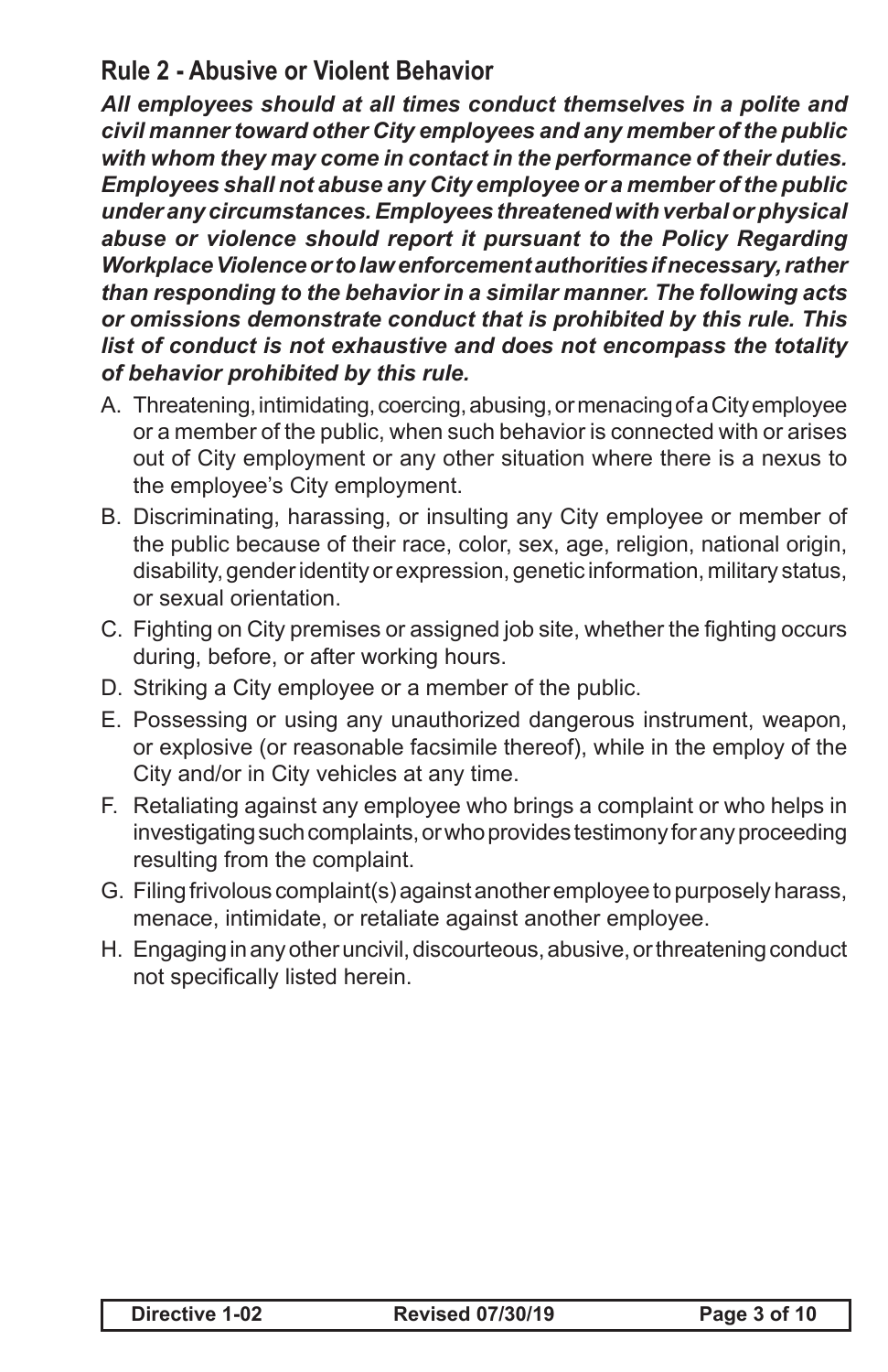# **Rule 3 - Substance Abuse**

*All employees are expected to report to work unimpaired by drugs or alcohol as detailed in the policies of the City of Columbus. All employees in City service shall be subject to drug and alcohol testing as set forth in collective bargaining agreements and/or City policies. The following acts or omissions demonstrate conduct that is prohibited by this rule. This list of conduct is not exhaustive and does not encompass the totality of behavior prohibited by this rule.*

- A. Having possession, custody, control of, or consuming any alcoholic beverage, medical marijuana, illegal drug, inhalants, or any other drug paraphernalia on City premises, in City vehicles, during working hours, or any other situation where there is a nexus to the employee's City employment. (The terms 'illegal drugs' and 'drug paraphernalia' shall include those substances and items for which the possession, custody, consumption, or control are prohibited by applicable local, state, and/or federal laws.)
- B. Reporting for work while under the influence of alcohol or any illegal drugs, including medical marijuana or inhalants; reporting for work while suffering from an illegal drug and/or alcohol-induced hangover; or in any otherwise unsafe condition.
- C. Failing or refusing to comply with the federal regulations and the City's policy and procedure regarding drug and alcohol testing of all employees holding commercial driver's licenses and using such licenses to perform safety-sensitive functions for the City.
- D. Failing or refusing to comply with drug and alcohol testing mandated by a collective bargaining agreement and/or any City policy or procedure implementing the contract.
- E. Failing or refusing to disclose use of prescription or over-the-counter drugs to supervisors, managers, and/or human resources representative, if use of such drugs may impair use of faculties or work performance.
- F. Engaging in any other conduct related to substance abuse related to City employment not specifically listed herein.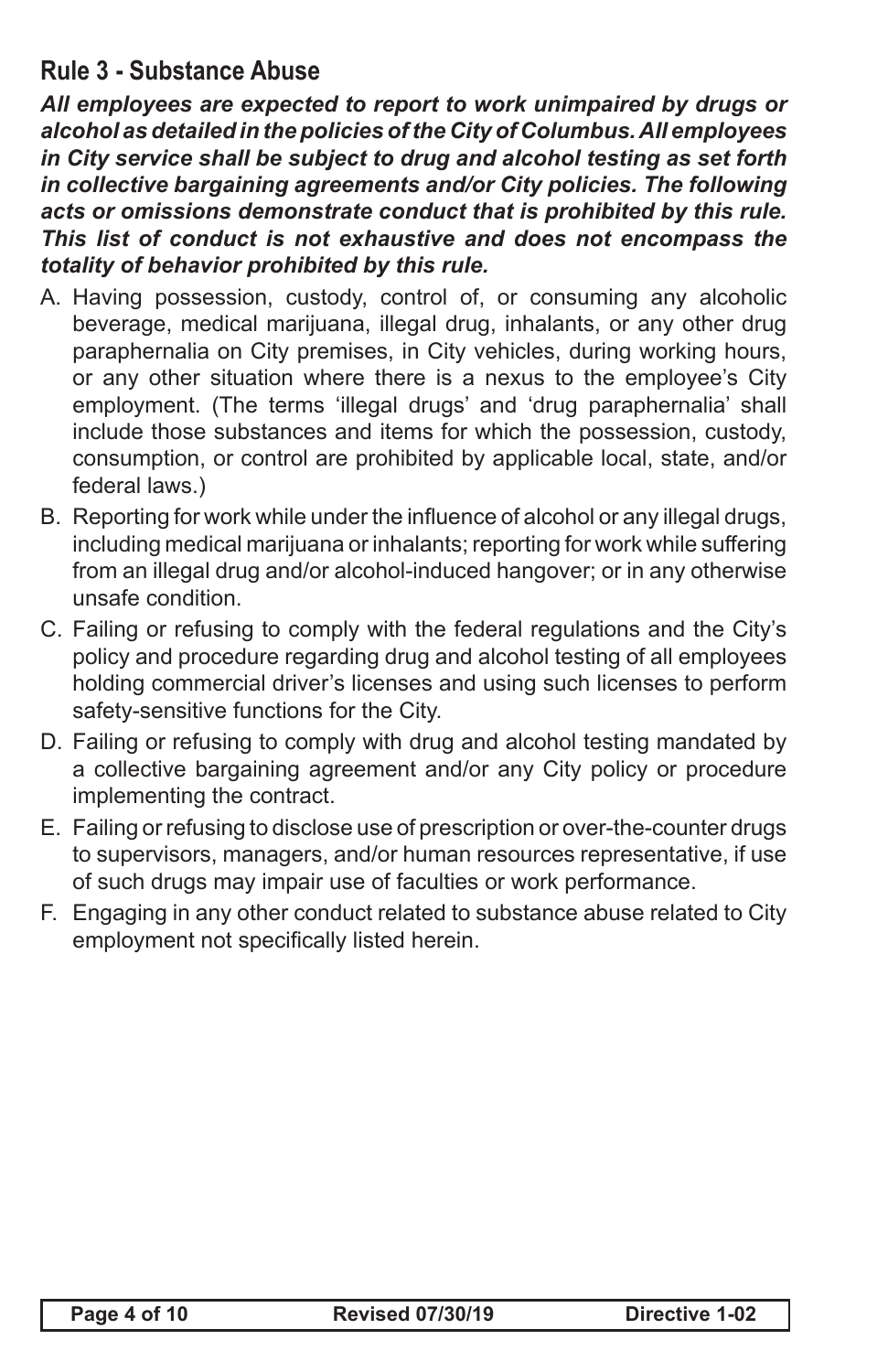## **Rule 4 - Misuse, Abuse or Destruction of Property**

*All employees shall treat the property of the City of Columbus, including buildings, furnishings, vehicles, equipment, electronics (e.g., systems, networks, computers, laptops, tablets, phones), tools, and any other items with care and respect. Employees shall not abuse, misuse, fail to control or maintain, lose, damage or destroy City property, or the property of co-workers and/or members of the public. The following acts or omissions demonstrate conduct that is prohibited by this rule. This list of conduct is not exhaustive and does not encompass the totality of behavior prohibited by this rule.*

- A. Using without authorization, sabotaging, abusing, or deliberately misusing, damaging, or destroying City property, including but not limited to, motor vehicles; tools; computer hardware, software, and data; equipment, uniforms, or any other City property not specifically listed herein, as well as the property of other City employees or members of the public.
- B. Misusing, removing, or destroying any forms, blueprints, employee lists, City records or confidential information of any nature, including computer programs and records, without proper authorization.
- C. Unauthorized posting, removal, or defacing of notices, signs, or writing on City property.
- D. Loading unauthorized software on City computers or connecting unauthorized hardware to City computers or network.
- E. Abusing, misusing, or destroying City property in any other way not specifically described herein.

#### **Rule 5 - Attendance**

*All employees shall report to work on time. Employees shall record their attendance in the manner prescribed by their collective bargaining agreement or applicable policy. Employees unable to report for work on time shall report off to the appropriate personnel according to collective bargaining agreement or applicable policy. Employees shall monitor their sick leave and vacation leave balances and are solely responsible for ensuring they have sufficient leave to cover their absences or requests for future leave. The following acts or omissions demonstrate conduct that is prohibited by this rule. This list of conduct is not exhaustive and does not encompass the totality of behavior prohibited by this rule.*

- A. Failing to call off according to collective bargaining agreement and/or policy.
- B. Having insufficient leave to cover an absence, or not having an acceptable reason for the absence, even if the employee calls off properly.
- C. Being absent from work because of incarceration.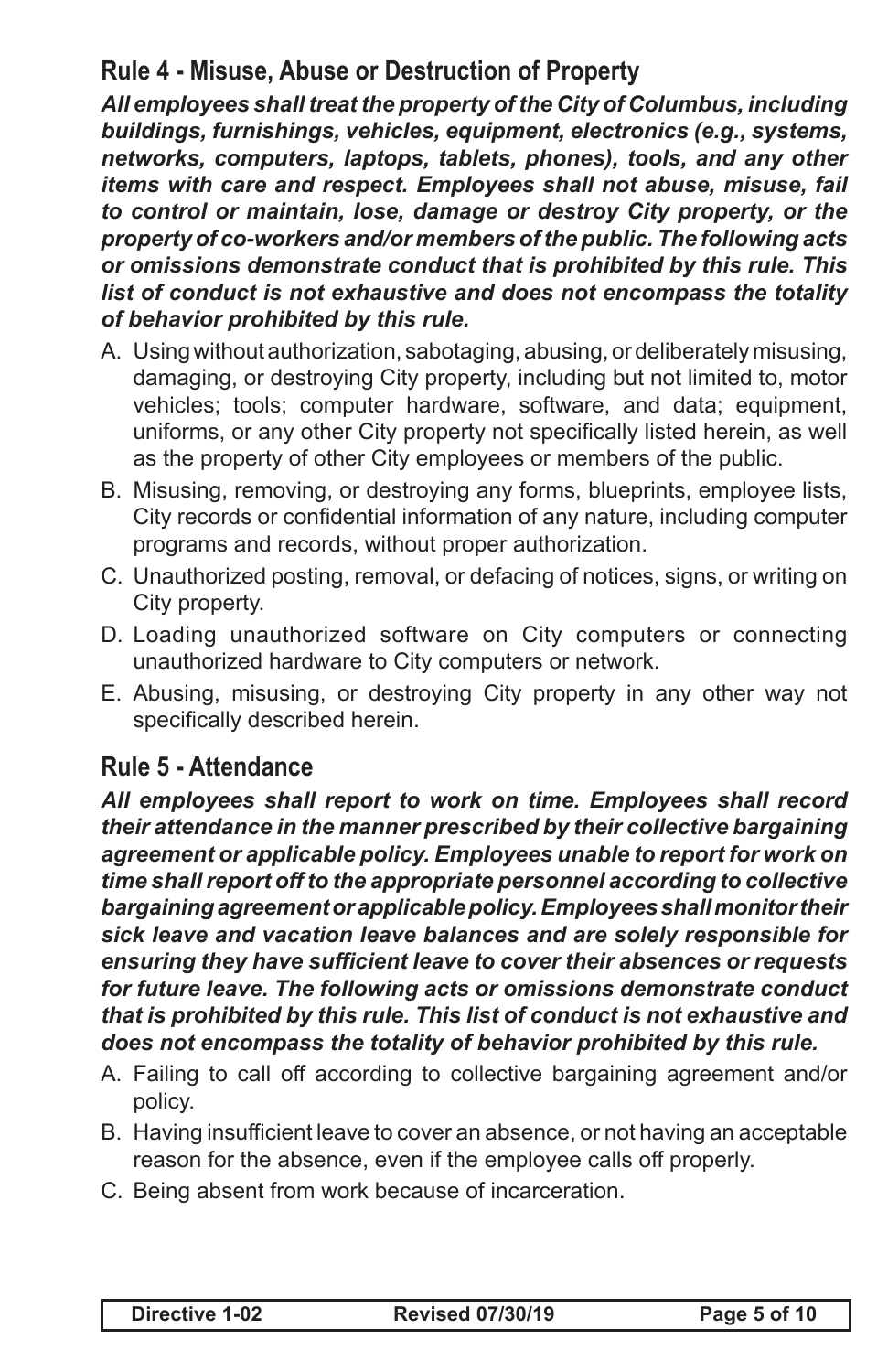- D. Being absent without leave (AWOL) for five (5) consecutive working days from duty, which will be considered sufficient grounds for termination of City employment.
- E. Being absent without leave (AWOL) according to collective bargaining agreement and/or policy.
- F. Abusing sick leave, disability leave, injury leave, FMLA, or unpaid leave, including falsification of a leave request or supporting medical documentation.
- G. Reporting late or tardy for work.
- H. Leaving assigned work area during working hours without approval.
- I. Failing to ask for and/or receive approval for leave.
- J. Violating any departmental or divisional attendance policies.

## **Rule 6 - Insubordination**

*All employees are expected to follow any work direction given by a supervisor as long as that direction is not immoral, unethical, unlawful, or dangerous to the health and safety of City employees or members of the public. It is not necessary for supervisors to state the work direction as an order, or to threaten disciplinary action if the employee fails to comply. Employees shall not disobey or refuse to follow orders, policies, or directives from management, and shall be considered insubordinate if they do so. The following acts or omissions demonstrate conduct that is prohibited by this rule. This list of conduct is not exhaustive and does not encompass the totality of behavior prohibited by this rule.*

- A. Refusing or failing to carry out or obey work directions or orders, policies, procedures, whether oral or written, including disregard of the directions or orders of any authorized supervisor or designee.
- B. Refusing, failing to co-operate, or impeding an internal investigation, whether the employee is a witness or the focus of the investigation.
- C. Willfully violating any policies or procedures, whether Citywide, departmental or divisional.
- D. Engaging in any other acts that are insubordinate and that are not specifically listed herein.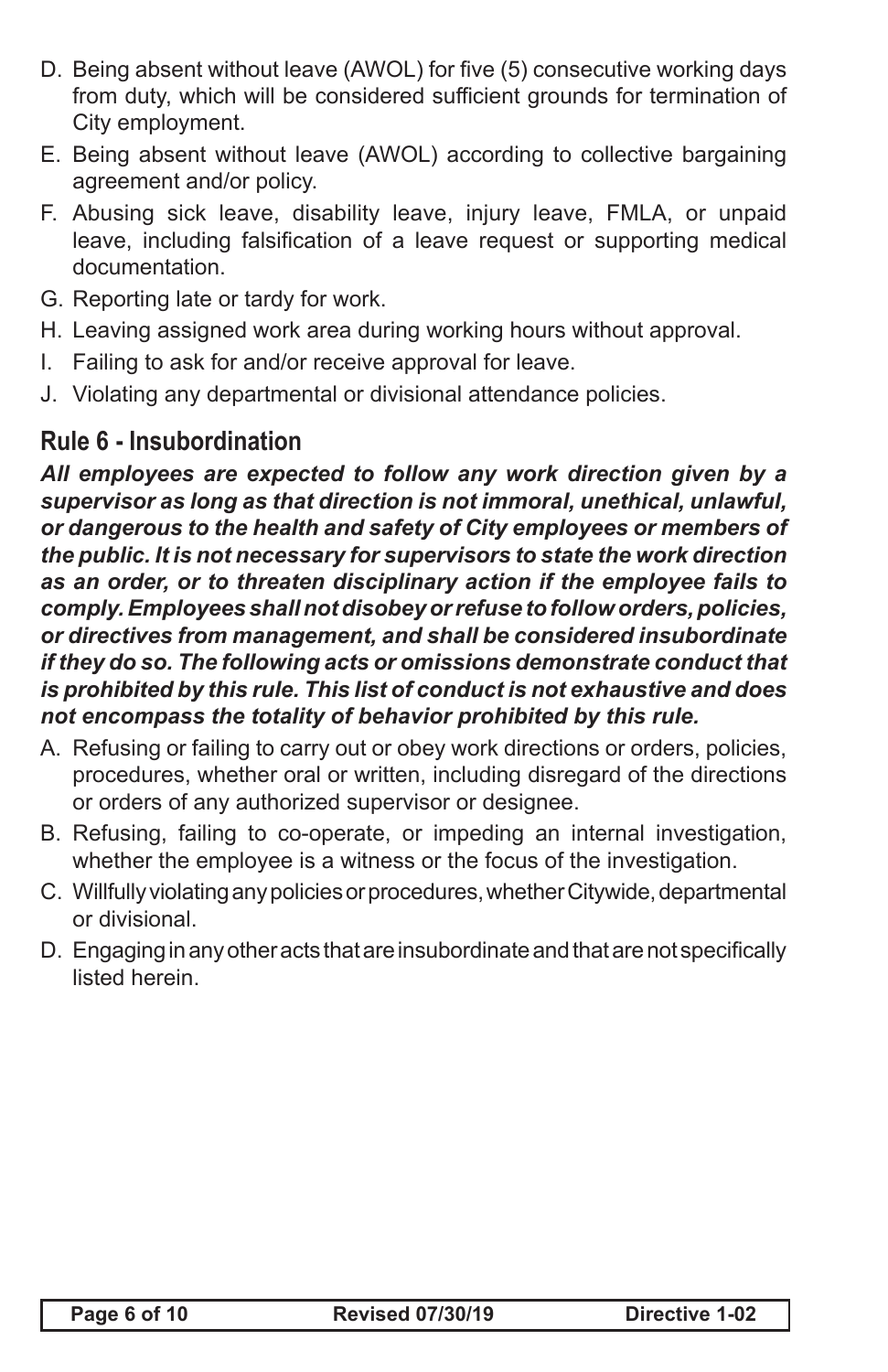# **Rule 7 - Neglect of Duty**

*All employees are expected to perform their work duties during their work hours, to do a competent job in performing those duties, and to work except when they are at lunch or on an approved rest period as authorized by collective bargaining agreement or applicable policy. Employees shall perform their duties correctly and efficiently during their work hours, including any overtime hours. The following acts or omissions demonstrate conduct that is prohibited by this rule. This list of conduct is not exhaustive and does not encompass the totality of behavior prohibited by this rule.*

- A. Performing a job assignment carelessly or negligently.
- B. Carelessly or negligently handling City information or documents, such as mail, checks, personnel or confidential files, including data storage devices.
- C. Failing to meet work standards or comply with performance improvement plans.
- D. Failing to obtain or maintain any licenses or certifications required to perform the duties of a position.
- E. Stopping work or making preparation to leave work before specified quitting time without authorization.
- F. Sleeping or wasting time during prescribed working hours.
- G. Using or having personal items in the workplace or in City vehicles that interfere with an employee's duties.
- H. Distributing literature, of any description, in working areas during working hours on City premises or in City vehicles without authorization.
- I. Engaging in any other conduct that interferes with or prevents the prompt and acceptable completion of assigned job duties.

# **Rule 8 - Failure of Good Behavior**

*All employees are expected at all times to exercise common sense and conduct themselves in an appropriate professional manner. Employees should always be polite, courteous, considerate of co-workers and members of the public, and helpful to all. They should refrain from any conduct which might be offensive or demeaning to their co-workers or members of the public with whom they come in contact during the performance of their duties. The following acts or omissions demonstrate conduct that is prohibited by this rule. This list of conduct is not exhaustive and does not encompass the totality of behavior prohibited by this rule.*

A. Disrupting the normal work routine by creating unnecessary noise, by starting or participating in arguments, or by otherwise interfering with the work operations or the work performed by co-workers.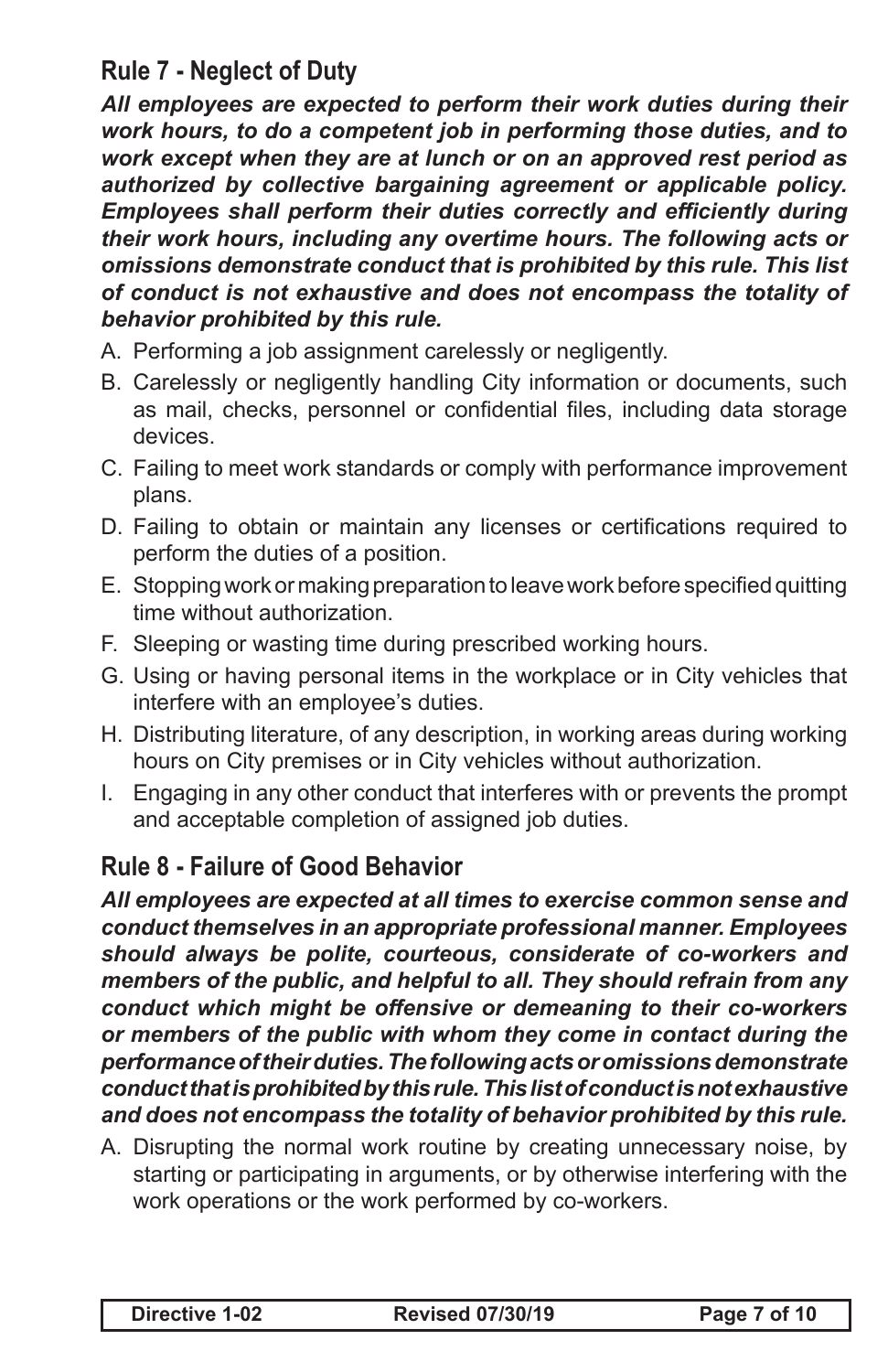- B. Being rude, unprofessional, speaking loudly, or otherwise failing to be civil and courteous to any City employee or a member of the public, including but not limited to the use of profanity, insults, slurs, or derogatory or demeaning language either in person, or through any electronic device or medium (e.g., apps, phone, email, or text message).
- C. Providing, failing to secure, or discussing confidential information with unauthorized individuals.
- D. Behaving in an immoral or indecent manner, or engaging in conduct that gives the appearance of impropriety.
- E. Any violation of the City Charter, Columbus City Codes, Ohio Revised Code or Ohio Administrative Code that has a nexus with City employment. including engaging in prohibited political activities.
- F. Having been convicted of a crime, whether misdemeanor or felony, which has a nexus with City employment.
- G. Failing to maintain a clean personal and professional appearance, including clean personal clothing or city-issued uniform and good personal hygiene.
- H. Wearing clothing that is inappropriate for the workplace, for example, clothing more appropriate for leisure activities than work or failing to wear the designated uniform required in a particular division or work site.
- I. Smoking, vaping, or using smokeless tobacco products such as dip, snuff, chew etc. in any City buildings, vehicles, or unauthorized area.
- J. Gambling, including dice, cards, games of chance, or number racketeering, if it has a nexus to City employment.
- K. Littering or contributing to poor housekeeping, unsanitary or unsafe conditions on City premises, job site, or in a City vehicle.
- L. Accessing, soliciting, downloading, streaming, distributing, or creating pornographic content,orobsceneor sexuallyexplicitimagesonCity-issued electronic devices or over the City's network or systems.
- M. Aiding or cooperating with employees in the violation of work rules, policies, or directives.
- N. Behaving or acting in any manner that would constitute misfeasance, malfeasance, or nonfeasance, not otherwise listed in these rules.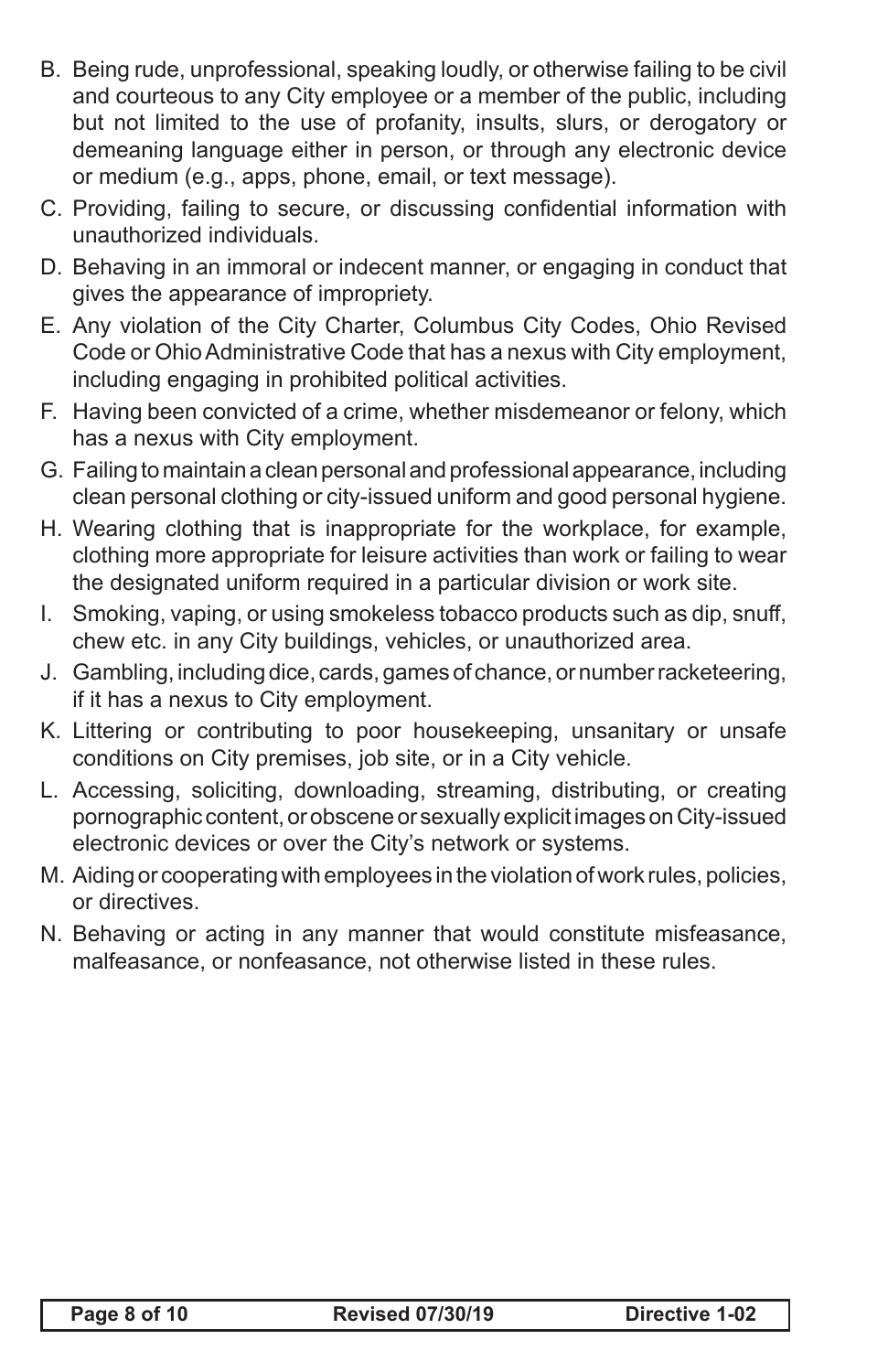#### **Rule 9 - Safety**

*The City of Columbus wants to provide a safe and healthy work environment for all of its employees. Employees shall follow all safety rules and regulations under OSHA, state, or local guidelines, as well as City policies and directives regarding safety, and shall use all necessary safety equipment and protective gear as directed. Upon discovery, employees are to immediately report to their respective supervisor or safety personnel any unsafe conditions, injury to himself/herself, damage to City property, or injury or damage caused by the employee to another person or person's property in the employee's work activities. Employees are to maintain their respective workplaces in an orderly and safe condition and to operate vehicles and equipment in a safe and courteous manner in accordance to established procedures, manufacturer's operations guides, and/or Ohio law. The following demonstrates conduct that is expected by all employees. This list of conduct is not exhaustive and does not encompass the totality of behavior expected by this rule.*

- A. All employees are required to wear proper safety equipment as instructed by management and in accordance with OSHA, state or local standards.
	- 1. Proper eye and hearing protection must be worn when operating specified equipment, or in designated work areas.
	- 2. Hard hats must be worn when working in construction areas, designated hard hat areas, or as directed by management.
	- 3. Proper footwear must be worn in order to provide the appropriate amount of protection.
	- 4. Any other prescribed personal protective equipment must be worn as required by any department or division.
- B. All City employees are required to maintain their respective work areas and City vehicles and all City properties in a clean, neat, and orderly fashion.
- C. All employees are required to use the proper tools and equipment to perform jobs safely. All defective and improper tools must be reported to appropriate supervision as soon as possible.
- D. All employees shall dress in clothing appropriate to their job, which includes but is not limited to the following considerations:
	- 1. Clothing should provide the employee with protection from chemicals, sun, or any other hazards, in accordance with OSHA, state, or local standards.
	- 2. Hair should be maintained in a secured fashion when working around moving machinery or dangerous chemicals.
	- 3. Jewelry, neckties, scarves, and any other items that might get caught in moving equipment should be removed or secured when operating that equipment.